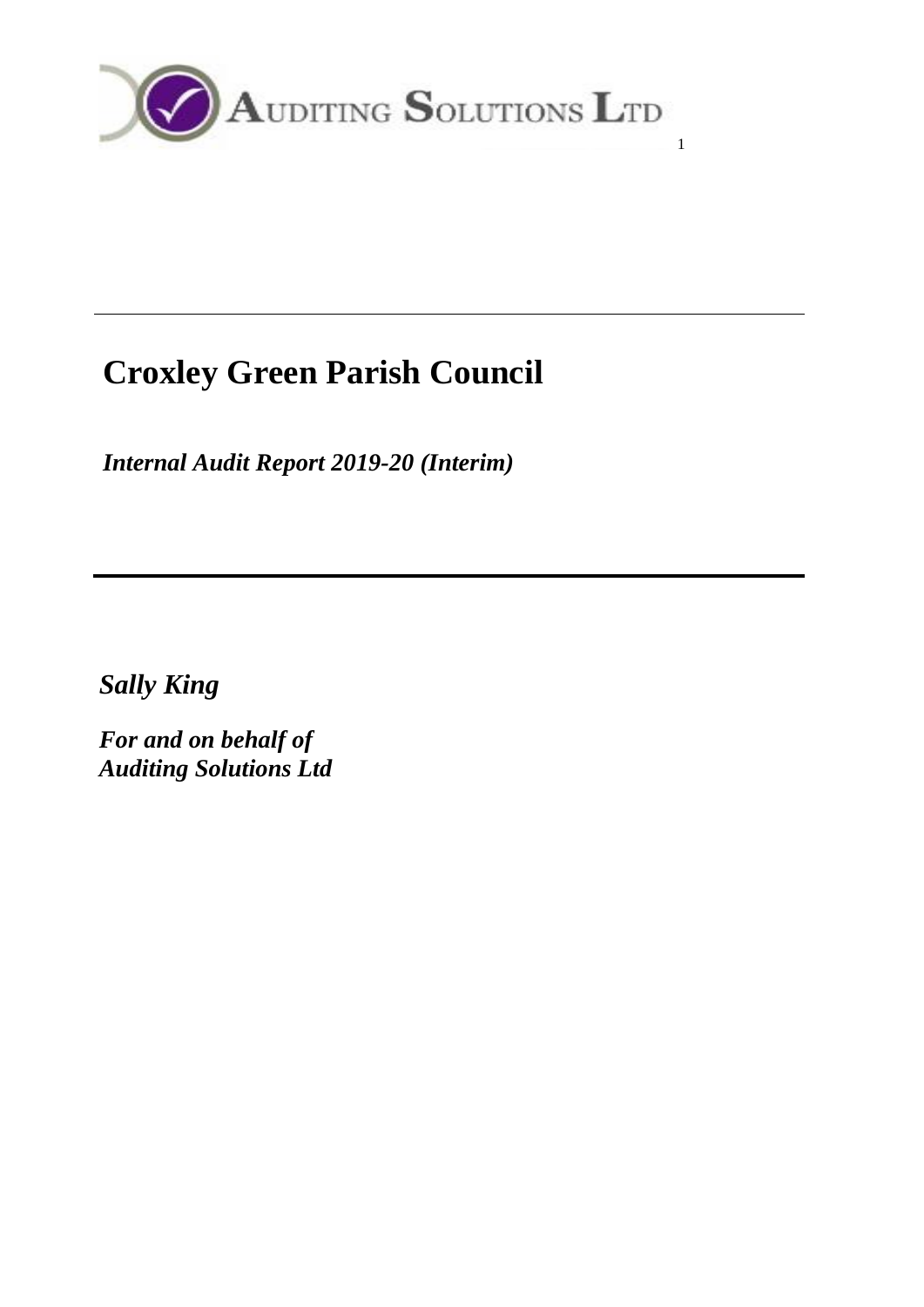#### **Background**

Statute requires all town and parish councils to arrange for an independent internal audit examination of their accounting records and system of internal control and for the conclusions to be reported each year in the Annual Return. Auditing Solutions Ltd has provided this service the Council since the outset of the "Limited assurance" audit arrangements.

This report sets out the work undertaken in relation to the 2019-20 financial year, which took place on 11<sup>th</sup> December 2019.

## **Internal Audit Approach**

In undertaking our review for the year to date we have had regard to the materiality of transactions and their susceptibility to potential misrecording or misrepresentation in the year-end Statement of Accounts / Annual Return. Our programme of cover is designed to afford appropriate assurance that the Council has appropriate and robust financial systems in place that operate in a manner to ensure effective probity of transactions and to afford a reasonable probability of identifying any material errors or possible abuse of the Council's own and the national statutory regulatory framework. The programme is also designed to facilitate our completion of the 'Internal Audit Report' as part of the Council's Annual Governance and Accountability Return (AGAR) process, which requires independent assurance over a number of internal control objectives.

## **Overall Conclusion**

.

We are pleased to conclude that, in the areas examined to date, the Council continues to have effective systems in place to help ensure that transactions are free from material misstatement and that they will be reported accurately in the Annual Return and detailed Statement of Accounts for the financial year.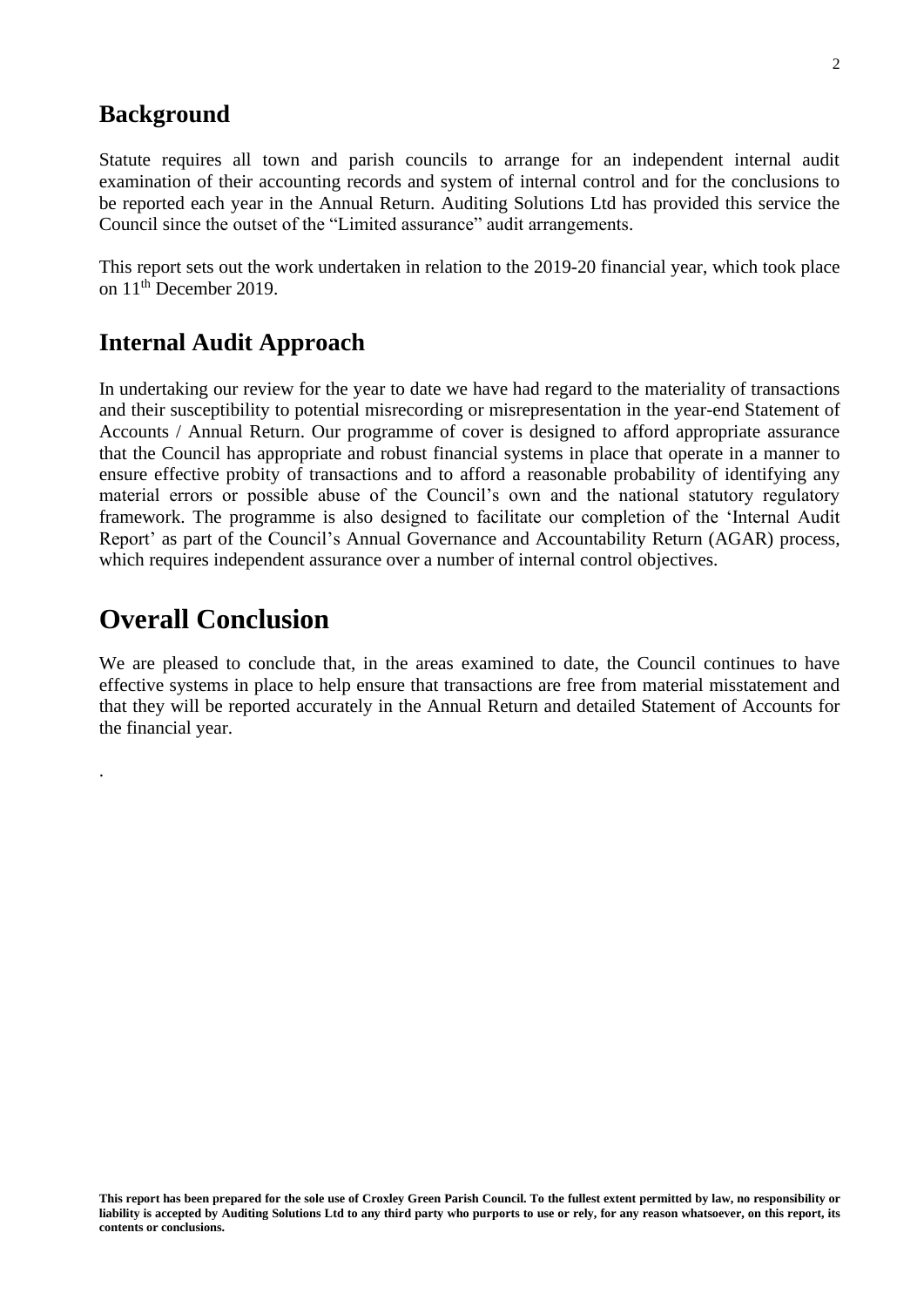## **Detailed Report**

### **Maintenance of Accounting Records & Bank Reconciliations**

Our objective here is to ensure that the accounting records are being maintained accurately and currently and that no anomalous entries appear in cashbooks or financial ledgers. We have:

- $\triangleright$  Agreed the opening Omega trial balance with last year's closing detail and the certified Annual Return;
- $\triangleright$  Checked that a full and effective cost centre and nominal account code structure remains in place;
- $\triangleright$  Ensured that the accounts remained "in balance" at the present date;
- ➢ Checked and agreed all cashbook detail to bank statements for the months of July 2019 and August 2019.
- ➢ Reviewed bank reconciliations during the year to ensure their routine and accurate completion, specifically verifying the accuracy of those completed as at 31<sup>st</sup> July 2019; and 31st August 2019
- ➢ Verified a selection of expenditure on the Council debit card for 2019-20
- $\triangleright$  Examined the back-up procedures in place, which appear effective and sound.

#### *Conclusions*

*We are pleased to report that no issues have been identified in this area, warranting further comment. Further work will be undertaken at or final visit.*

### **Review of Corporate Governance**

Our objective is to ensure that the Council has robust corporate governance documentation and processes in place, and that, as far as we may reasonably be expected to ascertain (as we do not attend Council or Committee meetings) all meetings are conducted in accordance with the adopted Standing Orders and no actions of a potentially unlawful nature have been or are being considered for implementation.

We note that revised Standing Orders and Financial Regulations were reviewed and adopted by the Council in February 2019 (minute ref CC1972.6/19) and they are scheduled to be reviewed again in February 2020. We have commenced the review of the Council's minutes for the current year to date identify whether or not any issues exist that may have an adverse effect, through litigation or other causes, on the Council's future financial stability.

We have reviewed the external auditor's report, issued since our last visit, to confirm they are raising no matters regarding the Councils accounts and governance.

#### *Conclusions*

*We are pleased to report that no issues have been identified in this area, warranting further comment. Further work will be undertaken at or final visit.*

**Croxley Green PC: 2019-20 (Interim) 11/12/2019 Auditing Solutions Ltd**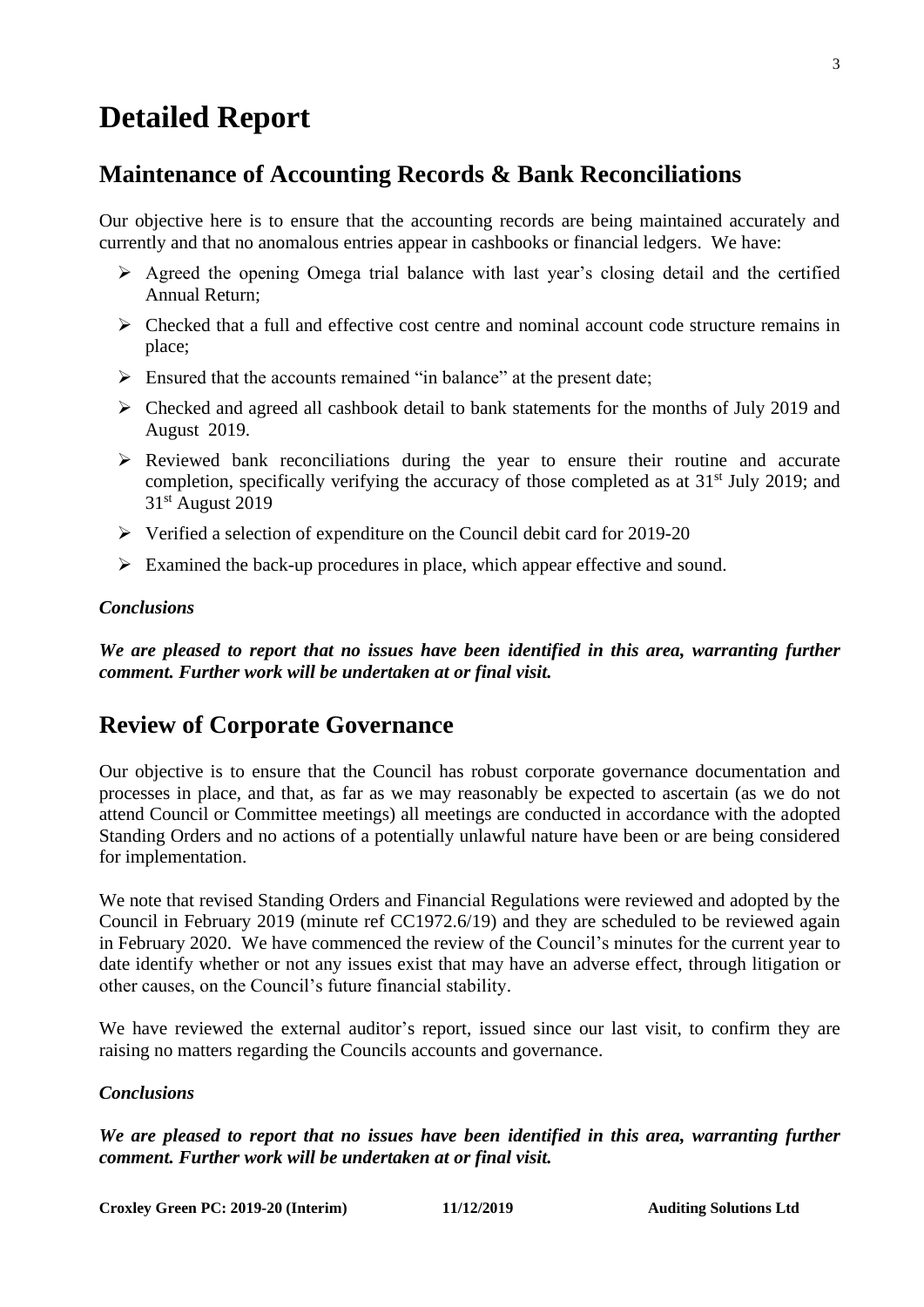## **Review of Expenditure**

Our aim here is to ensure that: -

- ➢ Council resources are released in accordance with the Council's approved procedures and budgets;
- ➢ Payments are supported by appropriate documentation, either in the form of an original trade invoice or other appropriate form of document confirming the payment as due and/or an acknowledgement of receipt is obtained, where no other form of invoice is available;
- $\triangleright$  The correct expense codes have been applied to invoices when processed; and
- ➢ VAT has been appropriately identified and coded to the control account for periodic recovery and that submissions have been completed to the year end.

To ensure compliance with the above criteria, we have examined a sample of 31 payments processed in the financial year. Our test sample provides a broad cross section of expenditure and traders' invoices totalling £81,568 and equates to 58% of total non-pay related expenditure.

Finally, in this area, we have examined the content of VAT reclaims submitted to HMRC to date with no issues arising.

#### *Conclusions*

*We are pleased to report that no issues have been identified in this area, warranting further comment. Further work will be undertaken at or final visit.*

### **Assessment and Management of Risk**

Our aim here is to ensure that the Council has put in place appropriate arrangements to identify all potential areas of risk of both a financial and health and safety nature, whilst also ensuring that appropriate arrangements exist to monitor and manage those risks in order to minimise the opportunity for their coming to fruition. We have: -

- $\triangleright$  Reviewed the external auditor's report, issued since our last visit, to confirm they are raising no matters regarding the Councils accounts and governance.
- ➢ Examined the Council's approach to risk management; we note that the Risk Assessments are undertaken using LCRS Software.
- $\triangleright$  Examined the Council's current insurance policy with Zurich Municipal covering the year to 31st May 2020 with Public Liability cover being provided at £15m and Employers Liability at £10m. The Fidelity Guarantee at £500k, may be inadequate when the Precept is received due to the amount of reserves held.
- $\triangleright$  Noted that the Council do not own any play areas or playing fields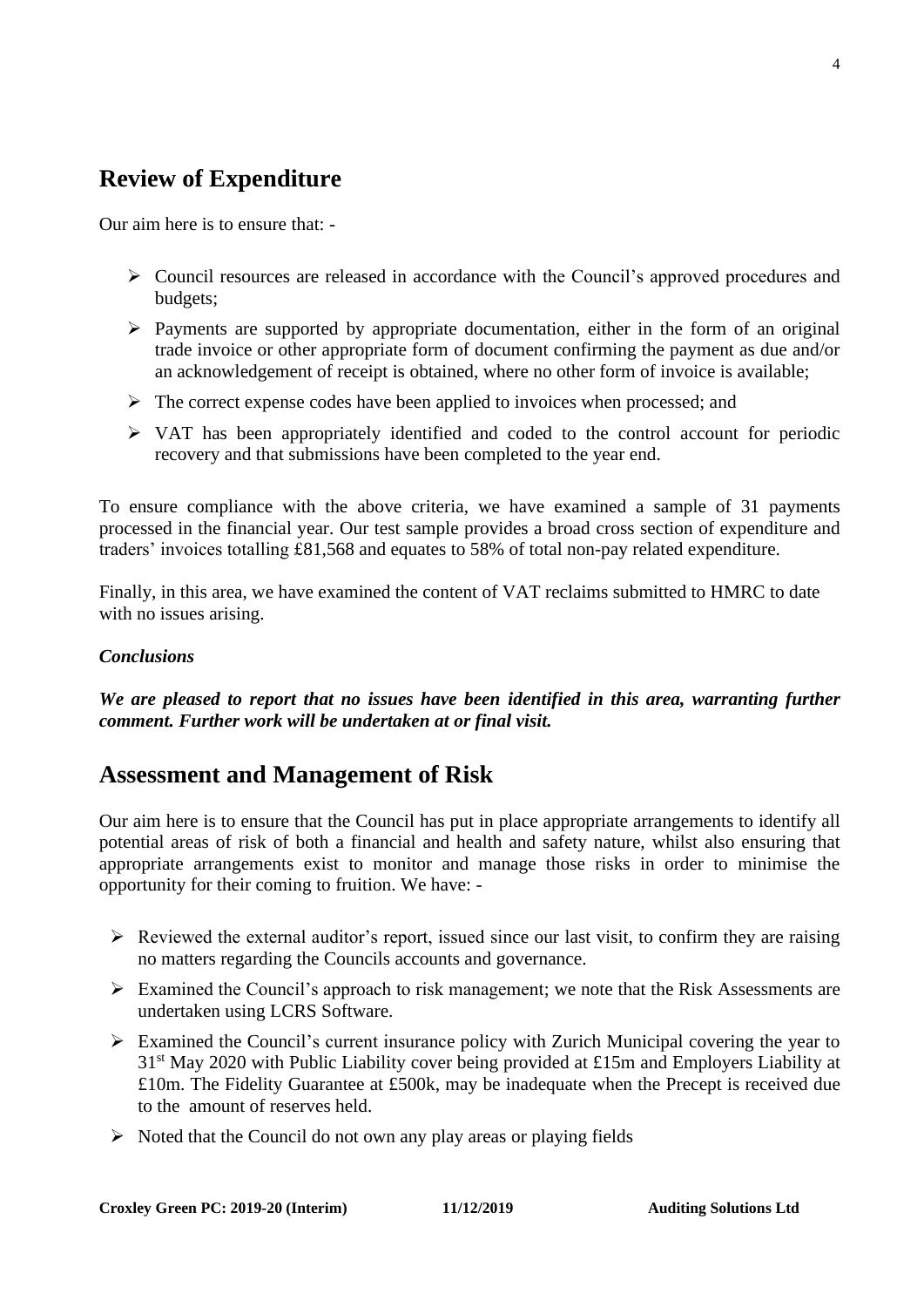*Conclusions and recommendations* 

*We consider that the Council has effective risk management processes in place.*

*R1 -Recommendation - Insurance Employee Fidelity of £500k, the council needs to be mindful this may be inadequate cover at when the precept is received in April & September.*

## **Precept Determination and Budgetary Control**

Our objective here is to ensure that the Council has a robust procedure in place for identifying and approving its future budgetary requirements and level of precept to be drawn down from the District Council: also, that an effective reporting and monitoring process is in place. We also aim to ensure that the Council retains appropriate funds in general and earmarked reserves to finance its ongoing spending plans, whilst retaining appropriate sums to cover any unplanned expenditure that might arise.

The Council has commenced consideration of the 2020-21 budgetary requirement and we shall consider the action taken and outcomes, together with the approved level of precept at a future visit.

We are pleased to note that members continue to receive regular budget monitoring reports with over/under-spends and the level of earmarked reserves the subject of regular review.

#### *Conclusions*

*We have been advised that the Council are to formally consider and finalise its budget and precept requirements for 2020-21 later in the financial year. Consequently, we shall review this area further at our final visit, also examining the year's budget outturn, following up any significant variances and obtaining appropriate explanations: we shall also consider the appropriateness of retained reserves to meet the Council's ongoing revenue spending requirements and any development aspirations.*

#### **Review of Income**

Normally, the Council's only sources of non-precept income are currently limited to bank interest and "Parish Pump" advertising, together with income arising from the sale of brown caddy bin bags on behalf of TRDC. Additionally, the Council may receive income in respect of a Dog Show, Croxfest, Wassail, Christmas Market and Fireworks.

Finally, we understand that income from events such as the Dog Show, Christmas Markets and Fireworks is by way of public donations by those people attending the events; the income from these events is donated to charity.

#### *Conclusions*

*We are pleased to report that no issues of concern have been identified in this area warranting formal comment or recommendation.*

**Croxley Green PC: 2019-20 (Interim) 11/12/2019 Auditing Solutions Ltd**